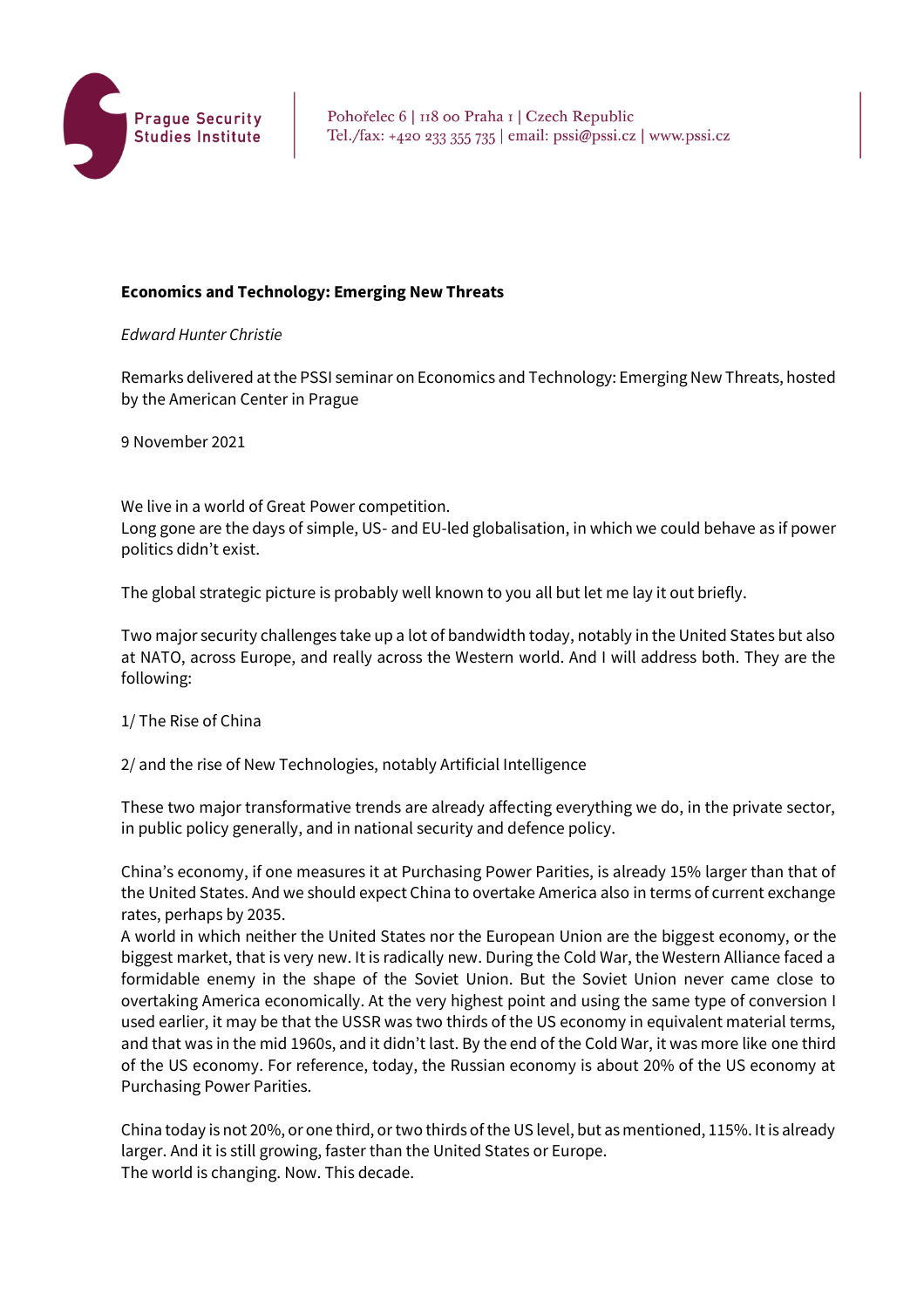

But that shift, large as it is, doesn't mean the old problems are gone. For Europe, Russia and Islamist terrorism are the most direct potential security threats. China and dynamics in the Indo-Pacific come in addition to the other two – they do not replace them.

We do not get to choose between facing up to Russia versus China versus Islamist threats. We also do not get to choose what relationships these threat actors may have with each other. Those choices are theirs, not ours.

It is irrelevant whether someone in the West believes that Russia really ought to see sense and fear China and embrace the West. Maybe that would be sensible, but unless and until Russia actually behaves that way, then we cannot responsibly assume that that is the direction of travel.

In fact, the evidence of the last few years rather suggests the opposite – namely a rapprochement between Russia and China.

We may not like it, but it is not in our gift to choose the policies of other Great Powers.

We can only deal with what they do, and manage our own policies responsibly, by ensuring that we have a highly credible deterrence and defence posture, by protecting our vital interests, by remaining united and well-coordinated in our policy choices, and by applying a healthy dose of alertness and self-control in our dealings with foreign powers.

The general power shift I described is happening at the same time as we're experiencing a major wave of new technological change.

And the biggest transformative technology is Artificial Intelligence, particularly in its contemporary form, meaning Machine Learning, which includes Deep Learning.

It is relevant to remember how world history changed in light of the steam engine, or in light of electrification, or in light of the internal combustion engine. And in more recent decades, through computing and the Internet.

All of these examples are what are called General Purpose Technologies. That is a key concept. We're not talking about limited military technologies, or narrow civilian ones, or what I would call "narrow dual-use technologies" such as laser or thermal imaging.

General Purpose Technologies are far broader, they span a far greater range in terms of areas of application. They transform many areas of life and of economic activity – as well as the world of security and defence.

So, AI is a General Purpose Technology. And AI is going around the planet, and every state, every major organisation, private and public, knows it must invest, adapt, adopt, and move forward.

What does that mean for our security? And what is the connection with China, and indeed with other threat actors?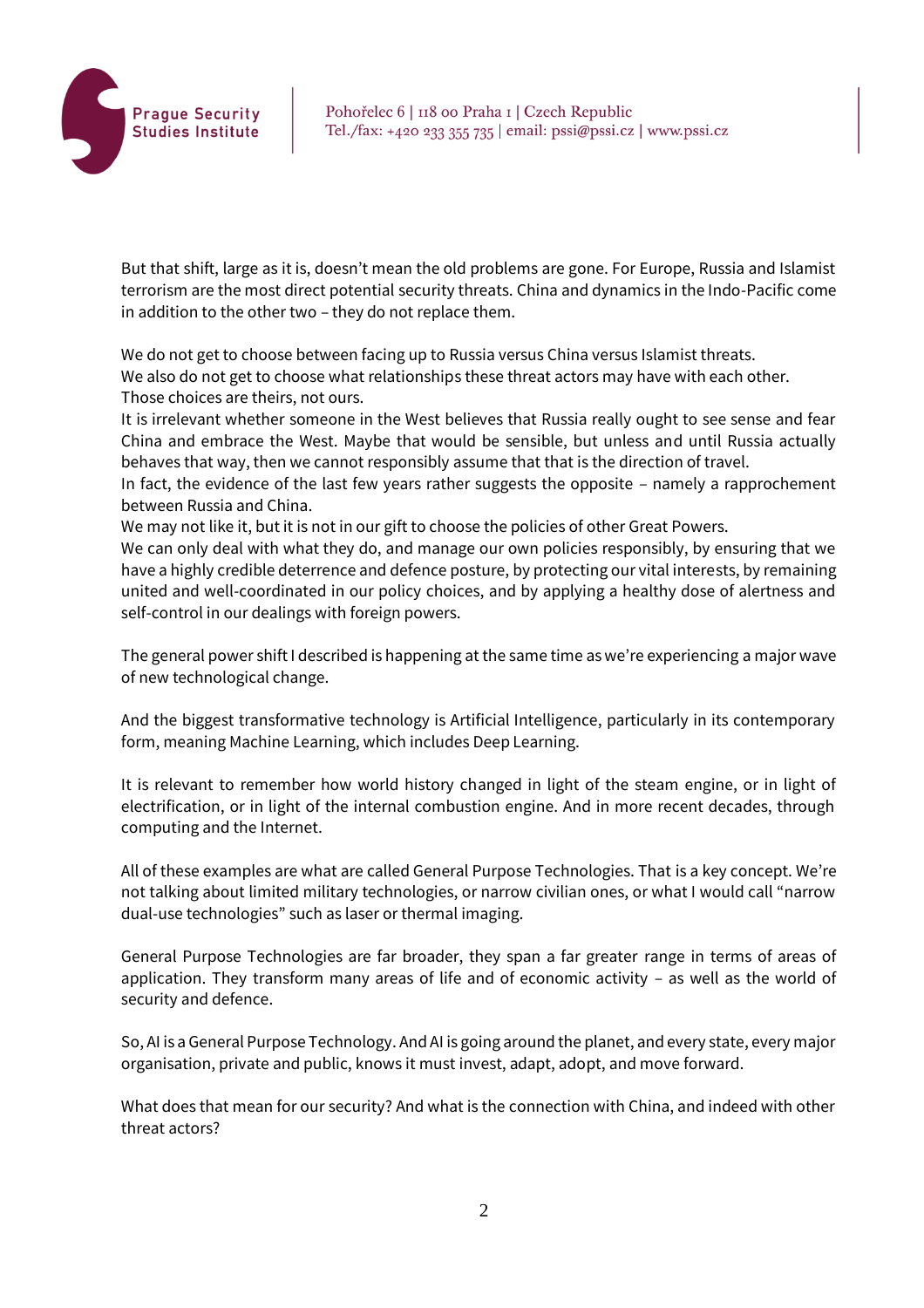

Well, technology diffuses. That is its wonder, and also its challenge. Humanity doesn't get to move forward without spreading the best technologies around the world. But then no area of life is left untouched. Matters of war and peace, of the strategic balance, of military means, of coercive relations between states, and even non-state actors, that all moves along too.

Russia, for example, is working on AI for military applications. Of course they are.

China is too.

So, what does it mean for us across the Western World?

It means the race is on. The race is on between the West and China in particular, in very visible ways. That's what the conversation is about – transformation, new capabilities, next-generation capabilities, which will leverage AI and other new technologies.

It is important to understand the magnitude of potential future developments.

AI can improve all types of information processing, pattern recognition, prediction, for any type of data – sets of numbers, text, voice, images, video.

It has been a long time coming but now it is here. Machine Learning outperforms humans in terms of accuracy over a significant range of pattern recognition and prediction tasks.

And with appropriate "eyes and ears" on robotic systems, meaning with good sensors, and with communication technologies, we are looking at a world of intelligent connected devices, capable of determining their own courses of action to solve particular objectives.

With the ability to work effectively:

1/ In teams of machines – swarm robotics is a key expression here

2/ In mixed human-machine teams – a key expression here is human-machine teaming

3/ And alone if they become isolated from their teams and unable to communicate

All of that, in both the cyber realm and in the physical realm. With the potential of higher accuracy, and of course faster information processing and faster decision-making cycles.

This can be true for a range of civilian applications, and for military ones too. Whether it's collaborative robotics on the factory floor – or swarms of autonomous drones in a military operation. That is the general direction of travel, with many new achievements in recent years, and with more to come.

States will necessarily invest in this space. The power implications are too great to ignore, especially once one assumes that potential adversaries will do the same. Which they will.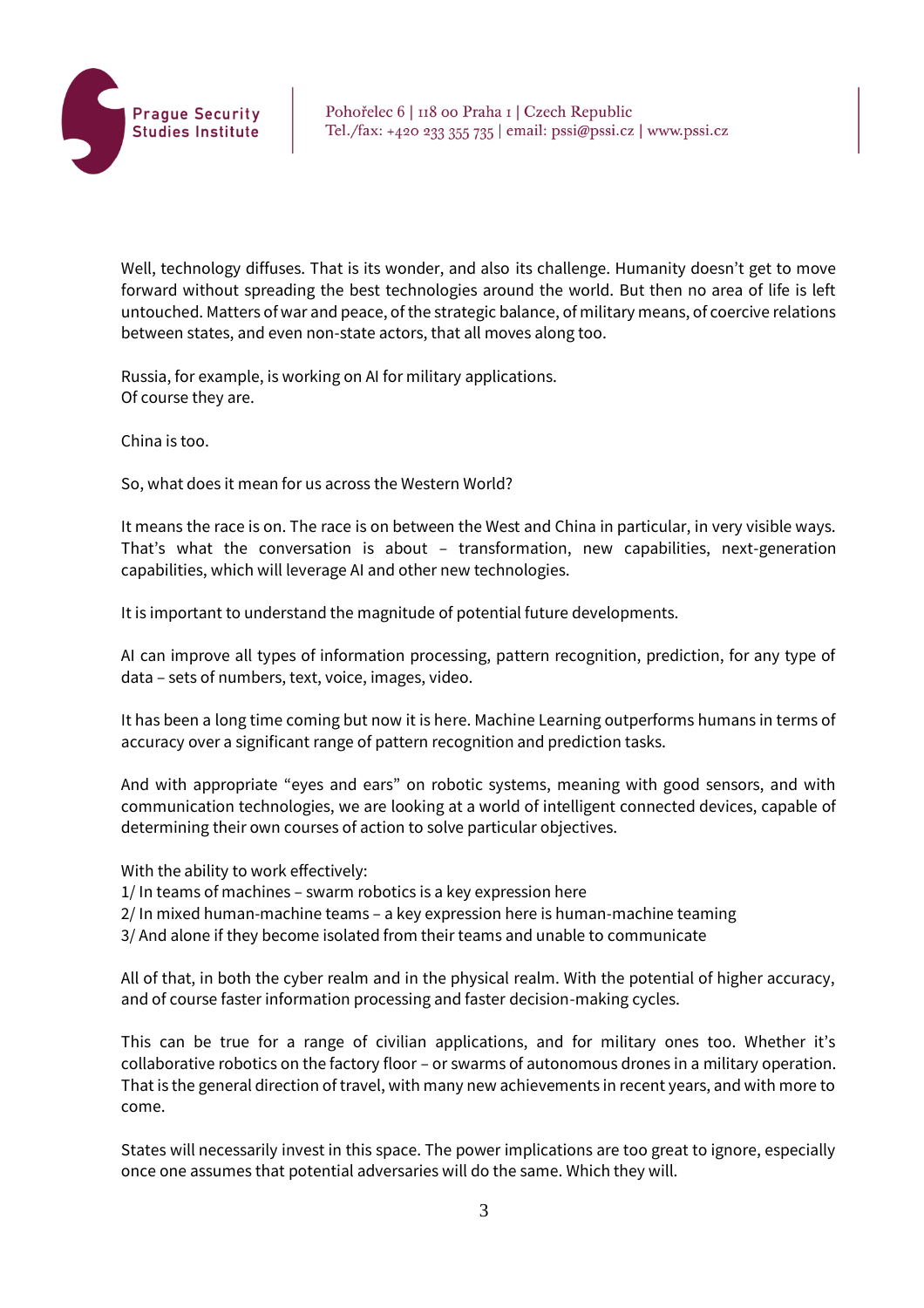

And with rival powers that have substantial resources and levels of ambition, we must ourselves aim at maintaining our technological edge, as much as possible, for as long as possible.

The policy question then becomes: how do states win technology races, or at least stay ahead or not fall back, within such races?

In short, we need to:

1/ get better at what we're doing at home, and

2/ reduce the ability of foreign powers to have access to what we're doing

This splits naturally between two dimensions: Domestic Innovation Systems, and the External Dimension.

For each dimension, I will now list 9 essential areas of work.

| <b>Domestic innovation systems</b> | <b>External dimension</b>                 |
|------------------------------------|-------------------------------------------|
| R&D subsidies                      | P protection (as contested)               |
| <b>Tertiary STEM education</b>     | Standardization (as contested)            |
| Research universities              | Trade openness with non-rivals            |
| Private venture capital            | Trade & investment restrictions on rivals |
| Government venture capital         | <b>Export controls</b>                    |
| Government procurement             | Foreign investment screening              |
| Innovation networks                | Counterintelligence                       |
| Innovation clusters                | Espionage-related sanctions               |
| Domestic industrial capacity       | Espionage vulnerability mitigation        |

I will focus mainly on the External Dimension and develop a few examples:

### **1/ trade and investment restrictions on rivals**

An example here is Executive Order 14032 of 3 June 2021 by the President of the United States – essentially banning US financial investments into Chinese companies involved in either the militaryindustrial complex of China, or that are developing surveillance technology to facilitate repression or serious human rights abuses.

You may recall that Huawei, among others, was listed. It is relevant to realise that the key companies of China's aerospace and defence sector are there too. This is much broader than just 5G, or surveillance. We're talking about shipbuilding, aerospace, missile technologies – and surveillance too.

The first version of that order was under President Trump, in November 2020. The one we have now, from June 2021, is slightly amended but really very similar. So, it's important to remark that, on the US side, this is a bipartisan issue.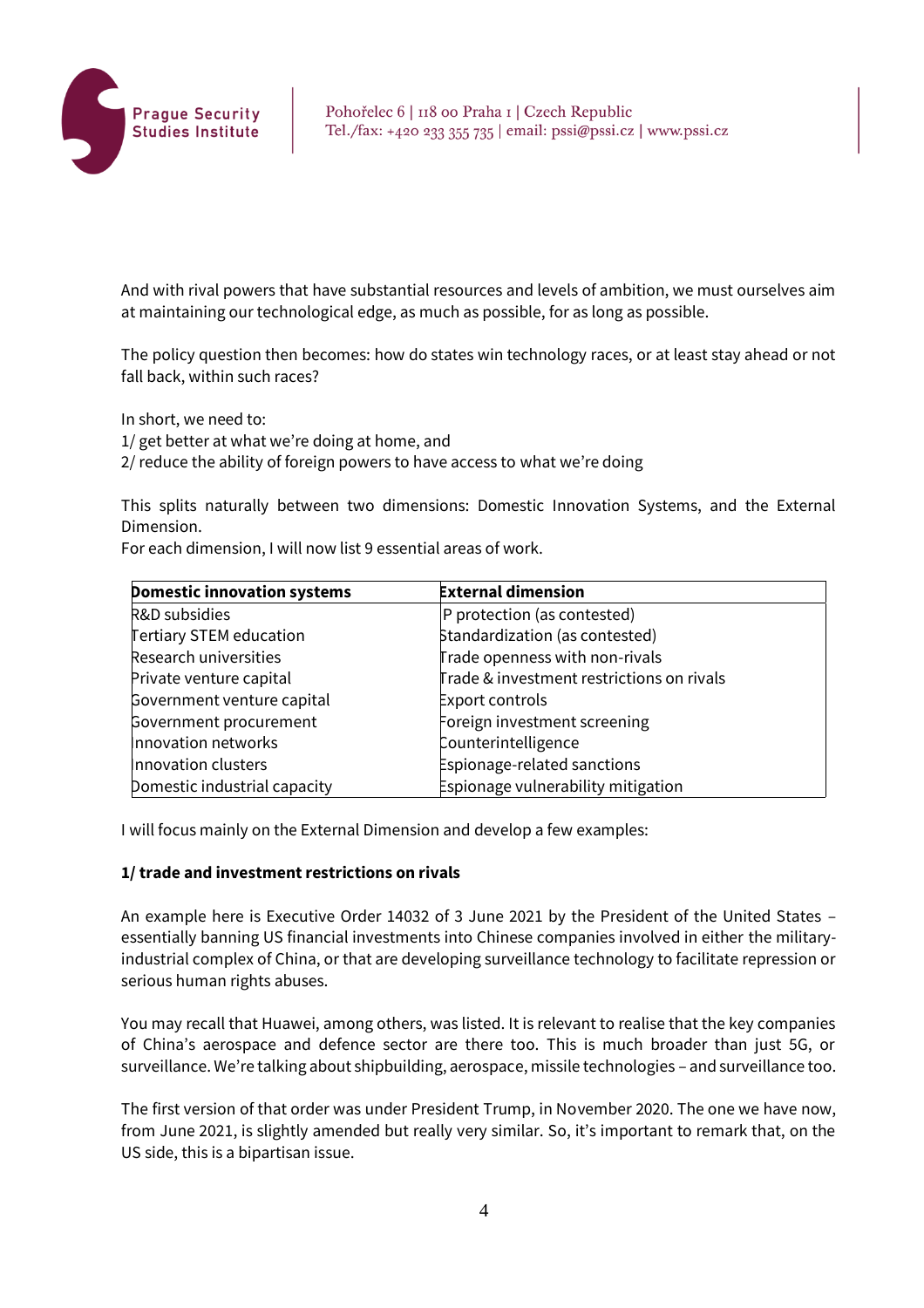

The rationale is simple, and in my view not controversial at all.

Why should our financial resources be invested in companies that are developing military or intelligence or surveillance technologies at the behest of foreign powers that pursue ambitions and methods that are contrary to both our interests and our values?

In the European context, we already pursue that path towards Russia. We have restrictions in place on financial investments in key Russian defence industry companies, ever since the 2014 sanctions were adopted by the European Council.

### **2/ foreign investment screening**

Screening of Foreign Direct Investment, that is, of strategic investments in corporations in our countries, is an area of policy that has developed further in recent years.

In the United States, strengthened legislation came in 2018 – that's the Foreign Investment Risk Review Modernization Act of 2018 (FIRRMA), which modernized and strengthened the key US structure in this case, which is called CFIUS, The Committee on Foreign Investment in the United States.

In the European Union, we have new EU law, namely Regulation 2019/452 of 19 March 2019 "establishing a framework for the screening of foreign direct investments into the Union". The regulation establishes a framework for the screening of investments from outside the Union: 1/ for Member States to each carry out (the main work happens nationally) 2/ for Member States to cooperate, with each other and with the European Commission

The regulation is a framework, it leaves a lot of leeway to Member States, but conversely this has allowed for the principles expressed in it to be very sensible and to be stated in clear language.

Article 4 of the Regulation in particular:

Member States and the Commission may consider the following areas, among others – I will just list two of them:

- Critical infrastructure
- Critical technologies and dual use items, including artificial intelligence, robotics, semiconductors, cybersecurity, aerospace, defence, energy storage, quantum and nuclear technologies as well as nanotechnologies and biotechnologies

If you wanted an official confirmation of what key technology areas are considered critical, this is as good a list as any. Similar lists emerge from work in the NATO context and in national strategy documents.

And Member States and the Commission may also take into account certain factors, I will just list the first one: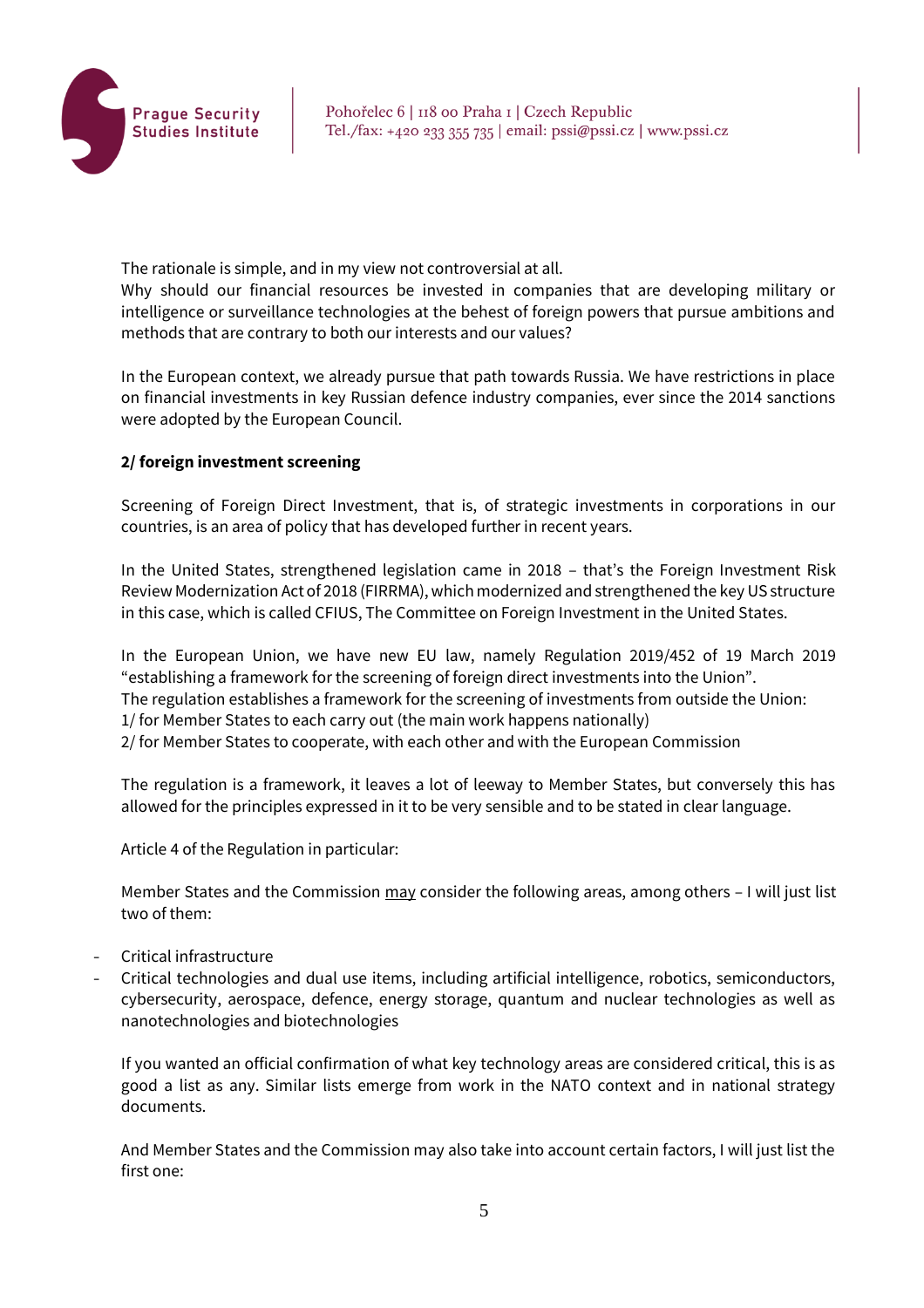

"whether the foreign investor is directly or indirectly controlled by the government, including state bodies or armed forces, of a third country, including through ownership structure or significant funding"

So, this is just common sense.

The recent Czech law on Foreign Investment screening seems very much to follow this common-sense spirit.

From what I've understood, it ensures there is mandatory notification to the government and an ability to block investments if they would result in providing effective control, by the foreign investor, over a domestic entity, and that the latter engages in manufacturing, R&D, or innovation of military equipment, or it engages in critical infrastructure, or in critical information infrastructure or essential information services, or in manufacturing or developing dual-use items.

# **3/ Measures against foreign state subsidies that distort competition**

Another interesting development on the EU side is the proposed regulation "on foreign subsidies distorting the internal market" of 5 May 2021.

Here we're talking about essential abilities to scrutinize and then take redressive actions in case a company on the EU market benefits from foreign state subsidies. Redressive actions could include orders to carry out divestments, for example, and the regulation would allow for the use of fines in case the company does not take appropriate remedial action.

This approach is broader-based and well within the logic of the Single Market, in which state aid by EU member states is strictly regulated. It was high time that this be applied to what is de facto state aid from foreign states.

# **4/ Protection of Intellectual Property: Trade Secrets**

Under both US and EU law, a trade secret is information that is not generally known or discoverable by others, is maintained in secrecy by its owner (meaning a company), and it gives its owner a competitive advantage because it is secret.

Trade Secrets is one of two main approaches for companies to protect innovative ideas – the other main approach is patents, which relies on the opposite approach, namely publishing the information, but giving a legal monopoly to the patent owner to allow the patent owner to gather income from royalty fees.

Trade Secrets is an area that underwent legislative changes, in both the US and the EU, in 2016, and partly for the same reasons. In both the US and EU context, the combination of the rise of digital technologies and of the rise of China were clearly referenced reasons for strengthening legislation.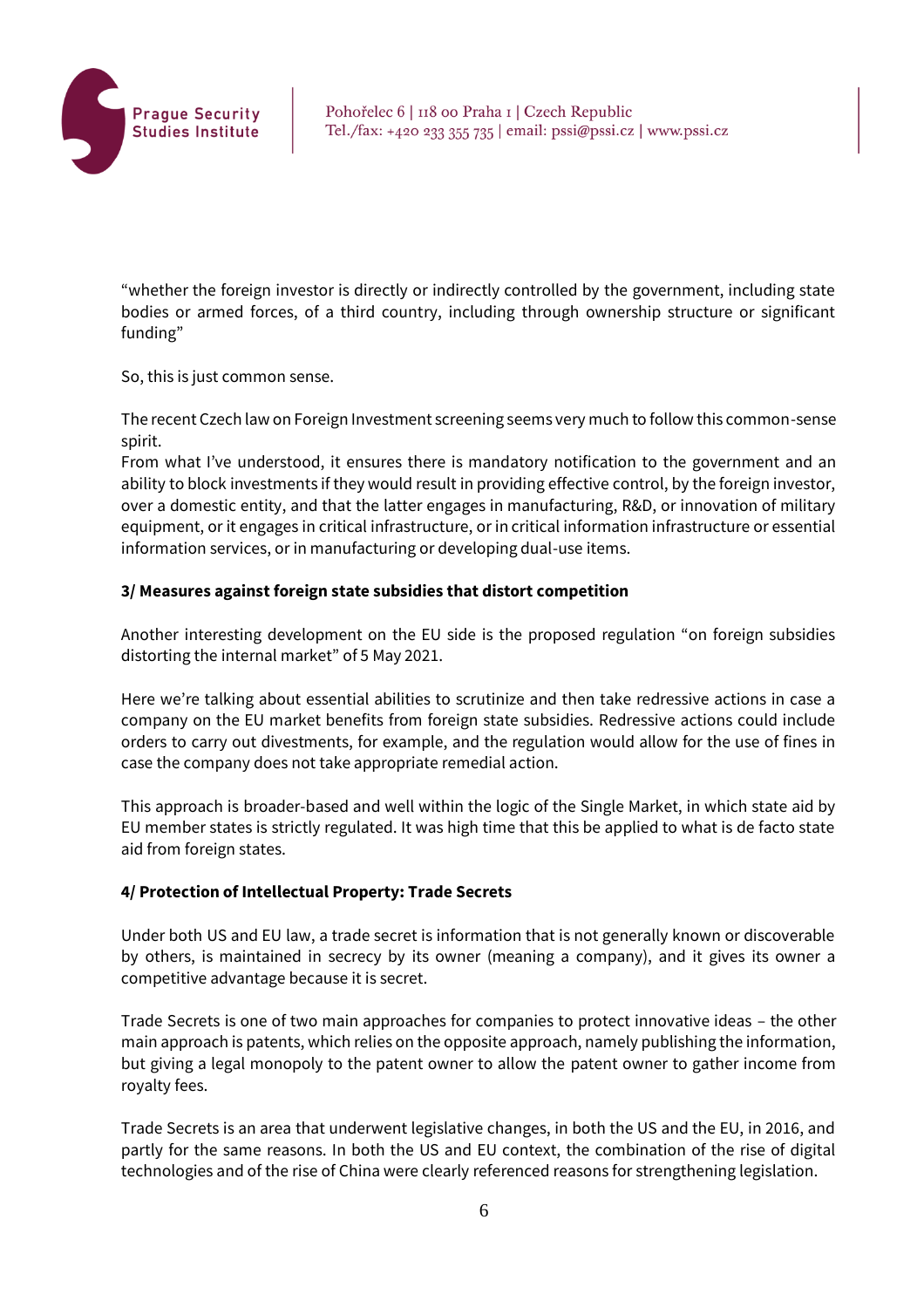

And in the case of China, we have clear evidence of cases of state-sponsored economic espionage.

In the United States, the Federal Bureau of Investigation has been very outspoken about this problem, and about its place within the broader challenge of the rise of China. To quote the Director of the FBI, Christopher Wray: "The Chinese government is fighting a generational fight to surpass our country in economic and technological leadership."

And Wray goes on to say that the Chinese, quote, "have shown that they're willing to steal their way up the economic ladder at our expense".

So, we already have updated legislation for Trade Secrets, and that is a good thing. That's just one part. There are many non-legislative measures, including programmes, training, and events to raise awareness about information security in the corporate world and in scientific research institutions for example. And this really concerns both cyber means of intrusion and human intrusions.

These four classes of policy instruments are all different, but they have a few things in common in terms of the general strategic challenge they address.

China seeks an advancement of its technological and economic power.

Distorting competition in its external trade and investments, while also aggressively acquiring technologies, whether through licit means or illicit means, and while also using state subsidies – all of these measures are tantamount to using our Western market principles against us, as a slingshot to propel China ahead of us, by making money from us, and getting our best technologies, and using the former to accelerate the latter, and the latter to enhance the former.

And so, once this is understood, the actions of China's State-Owned Enterprises and other Chinese entities with close links to the Chinese Communist Party should be seen in a different light.

We are talking about a single-party dictatorship with major power potential and major power ambitions – in the economic and industrial realm, as well as in the military and foreign policy realm.

This does not mean that all Chinese corporations are that way, let alone all Chinese people. But it is possible to clearly identify key corporations that we should generally not be doing business with.

#### So, what next?

We need to start documenting in further detail who these key corporations are, their areas of activity, their linkages with key Chinese state or party institutions. Then there is the question of how they are financed and by whom, in China, in Europe, in America, and elsewhere. For instance, is it the case that European or North American capital markets are used to raise funds for these companies? Of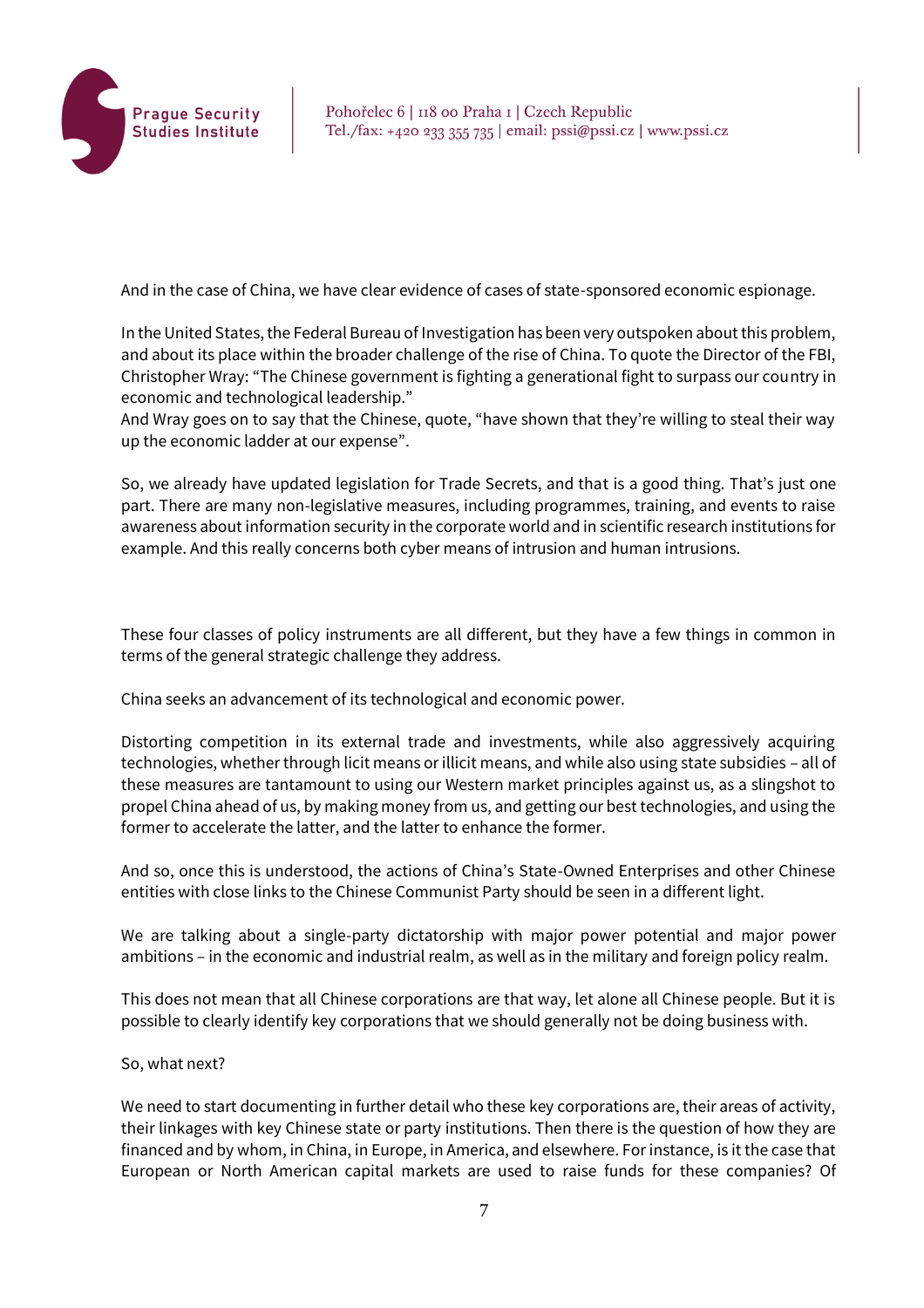

particular interest, of course, are those companies that are engaged in supplying military, security, surveillance, or intelligence products or capabilities to the Chinese state or to the Russian state.

The more we know, the better we can target justified protective measures.

Protective measures, as mentioned, can include prohibitions on financial investments into certain key entities.

Relatedly, governments on both sides of the Atlantic may wish to block Foreign Direct Investments from those same entities, and entities associated with them.

In parallel, and this now addresses the first set of policy tools I mentioned earlier, Western nations need to provide for dynamic and competitive home-grown innovation ecosystems.

The latter require sources of capital investment they can trust – and they need more of it. It is with that intention that the US Department of Defense launched an initiative for Trusted Capital Marketplace. Recent NATO decisions on the Defence Innovation Accelerator for the North Atlantic (DIANA) and the NATO Defence Innovation Fund follow a similar spirit.

Innovating more and better in crucial technologies – in Emerging and Disruptive Technologies – is now a high priority for decision makers on both sides of the Atlantic.

And the challenges related to doing so securely, bearing in mind the challenges posed by foreign powers such as Russia and China, are a major area for ongoing public policy analysis, adjustment, and maturation.

For example, are our Export Control regimes fit for purpose for the age of AI, autonomy and robotics, quantum technologies?

And do we have a proper whole-of-government approach to ensure, for example, that justified warnings from our counter-intelligence services are listened to and understood – and acted upon – across the machinery of each national government among our nations? And with coordination between our nations?

Do our corporate sectors and higher education sectors have the awareness, expertise, and inclination to detect and respond to espionage attempts, whether by cyber intrusions, or human intrusions? And are our business and finance communities ready to work constructively on justified matters of national security and international security?

These are important considerations to have in mind as policies continue to develop and mature in the direction of better security awareness and better strategic awareness across Western democracies.